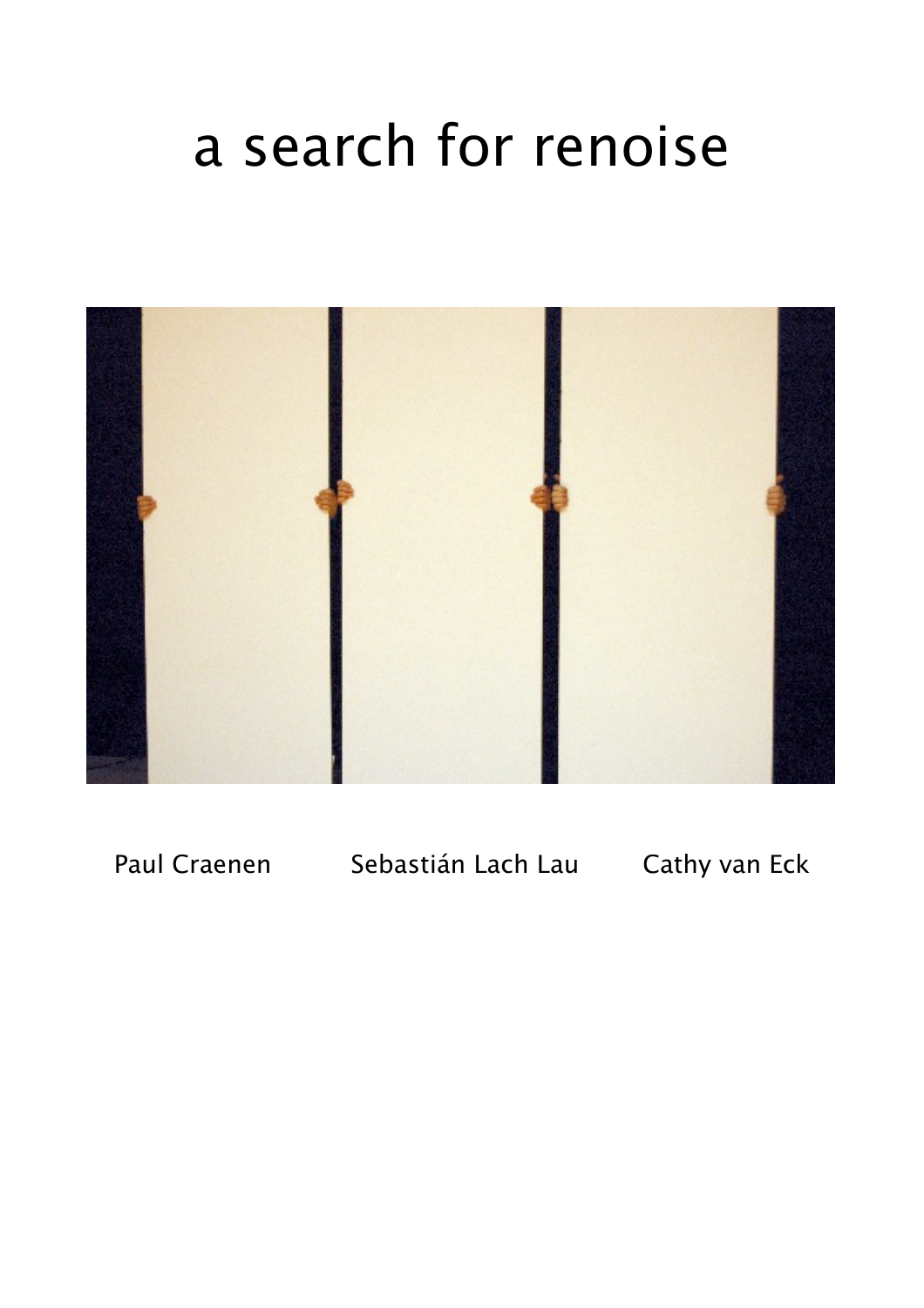

## a search for renoise

A performance project for feedback, computers, PVC pipes, foam-board panels and a guitar

Paul Craenen, Sebastián Lach Lau and Cathy van Eck are three composers who examine special themes in contemporary sound art. In their work there is a narrow connection between sound and movement. In A search for renoise they developed in close collaboration three performances, experimenting with the possibilities of interactive sound installations, movements of the performers and new musical instruments.

Their shared interests and fascinations were the starting point for this joined project, in which they experiment with feedback, this whistling sound you get when you hold a microphone too close to the loudspeaker.

The instruments they created, can manipulate and renew sounds in a continuous feedback system. Each performance explores a specific use of bodies, objects or instruments as sound resonators or mutes to manipulate the feedback-loops. A meta-musical environment comes into existence, in which sound textures, body postures, technical actions and spatial positions interact and comment on each other. As a result, three new pieces were developed: Sebastián Lach Lau uses the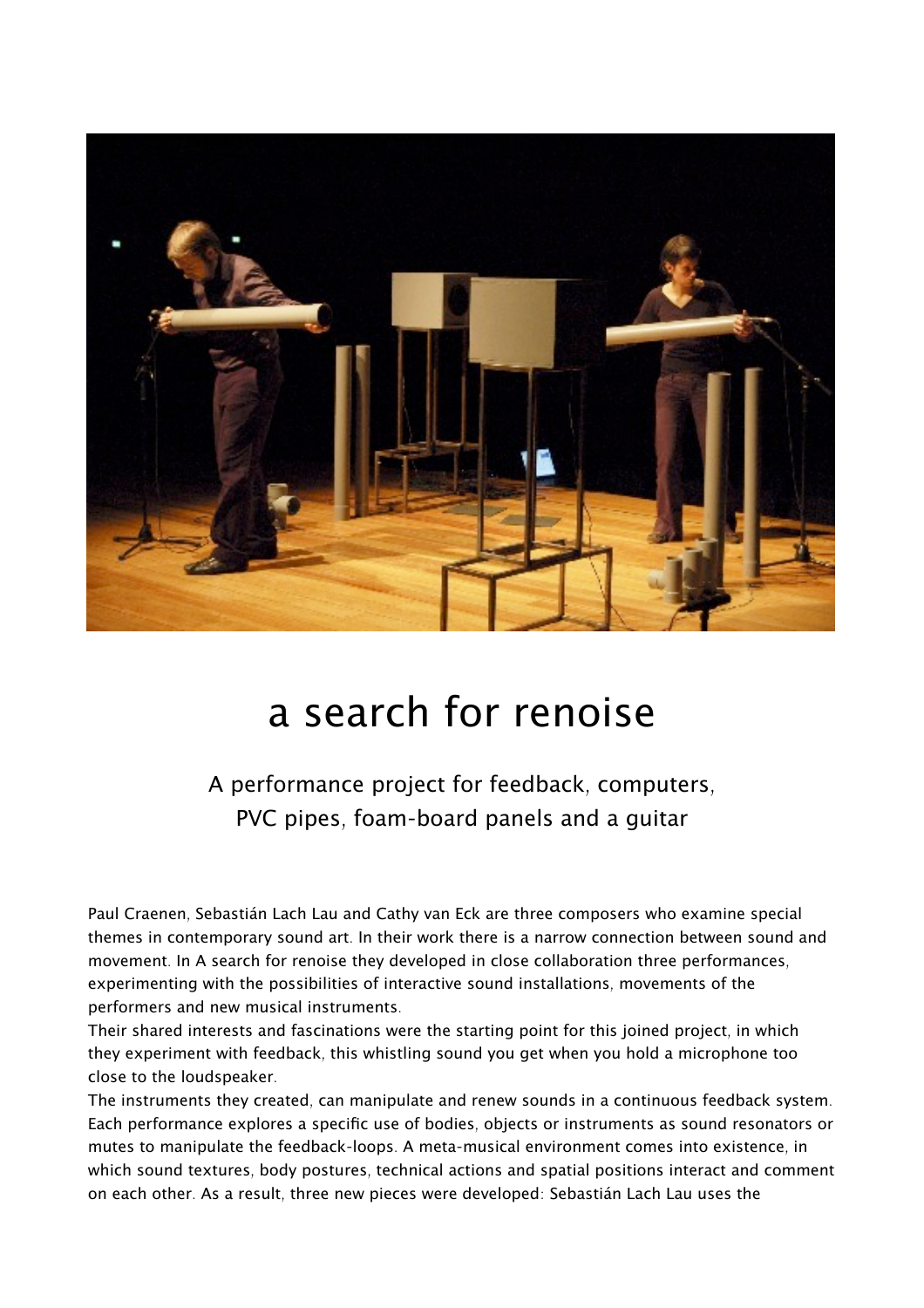computer to make an environment where besides the feedback happening between a microphone in the guitar and the loudspeakers, there is also an improvisational feedback process happening between the guitar performer and the computer responses, which guides the development of the piece (This piece is titled Strings). Cathy van Eck manipulates the feedback by shifting foam-board panels around, creating new spaces with every movement and therefore also changing the space in which the feedback can resonate. (Wings). Paul Craenen works with PVC pipes to build a new instrument, to trigger and manipulate feedback loops between loudspeakers and microphones, and to control the digital environment that processes the audio signals. (Tubes). The performances are not only developed by Paul, Sebastián and Cathy, but they appear on stage to execute them as well.

A search for renoise not only produces beautiful electronic sounds but also a light and humorous performance.

A search for renoise has been developed for the TRANSIT Festival in Leuven, Belgium (October 2007). It has been performed since then also during the performance festival at the Singel in Antwerpen and at LOGOS in Ghent. A search for renoise has been supported by Champ d'Action (http://www.champdaction.be/nl/search-renoise/) and ORCiM (http://www.orpheusinstituut.be/en/ research-centre).

You can find video excerpts of the performances on our website: www.cathyvaneck.net/asearchforrenoise.html

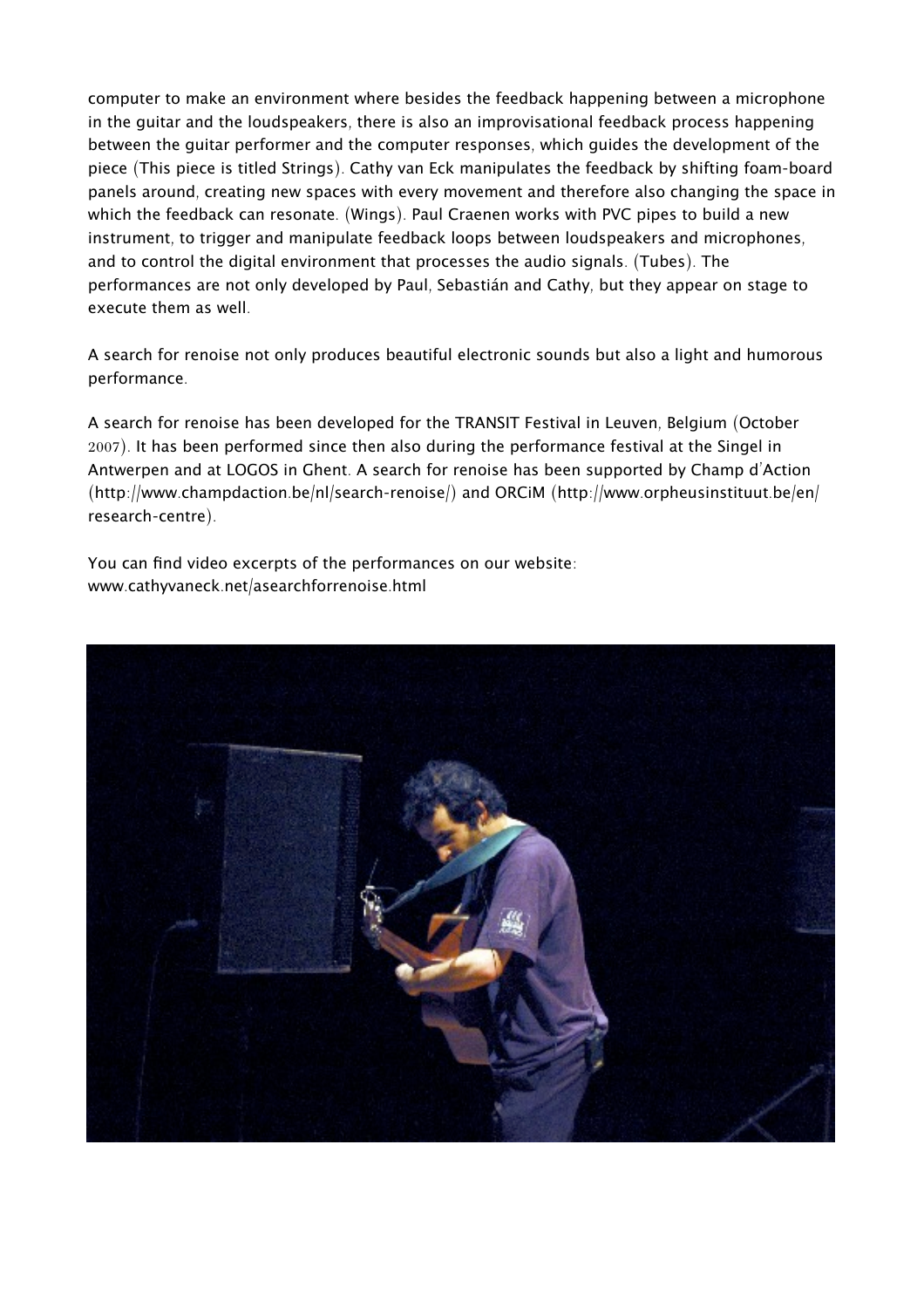## Biographies



**Paul Craenen** (1972 Belgium) obtained his Master's degrees piano (1995) and chamber music (1997) at the 'Lemmens Institute' (Leuven). He teaches piano and experimental music at the music academy of Oud-heverlee and Intermedia at the Conservatory of Amsterdam. Furthermore, he is active as a composer and researcher of intermedial art forms. His works are performed in several countries during festivals of contemporary music. Due to the experimental character of his work, he prefers intensive cooperation with small ensembles or individual performers. His lasting interest in the status of bodies in contemporary music performance led to a postgraduate research at the Orpheus Institute from 2001 to 2004. In recent work of Paul audiovisual elements, choreographical aspects and an integration of the performing body in the compositional material are important elements. At present, this research is carried on as a doctoral research (docARTES) at the University of Leiden. He is a member of different research groups (ORCIM-Ghent, ARTI-Amsterdam).

http://users.telenet.be/[paulcraenen](http://users.telenet.be/paulcraenen/)/

**Cathy van Eck** (1979 The Netherlands/Belgium) studied composition and electronic music at the Royal Conservatory in The Hague and the University of the Arts in Berlin. Her work includes compositions for instruments and live-electronics as well as performances with (self-made) sound objects. She is interested in visual and auditive illusions and the nonlinear relation of movement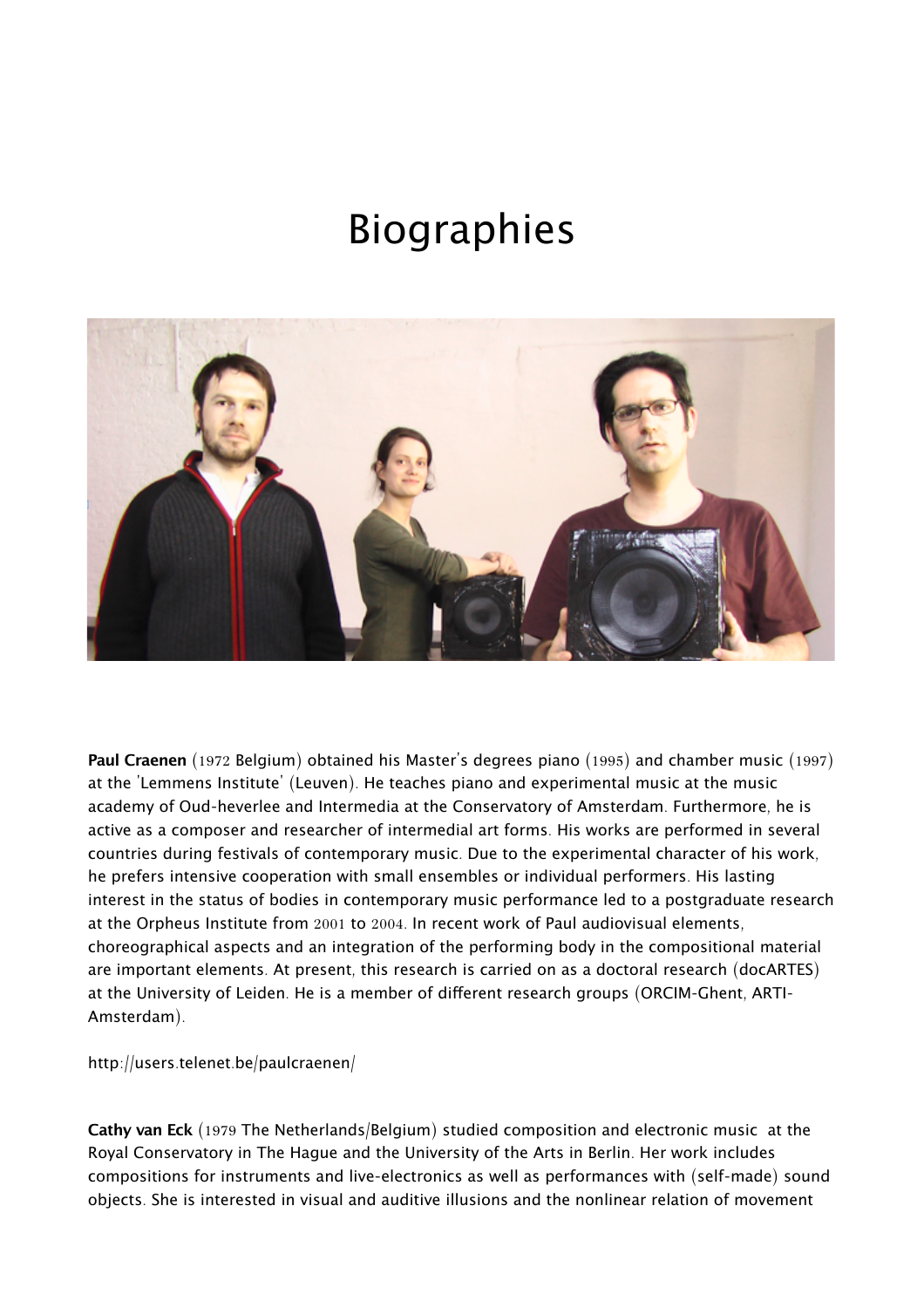and sound. She wrote pieces during the last years for a small sounding tree, for portable big horn loudspeakers, tin can towers and a tin can guitar. Her work has been performed at festivals a.o. in the Netherlands, Germany, Belgium, Switzerland and Israel. She is currently doing a doctoral degree at the Orpheusinstitute in Ghent and University of Leiden, her dissertation subject is Loudspeakers and Microphones as Musical Instruments. Her supervising professors are Richard Barrett and Frans de Ruiter. Since March 2007 she is teaching at the department for music and media arts of the University of the Arts in Bern, Switzerland.

www.[cathyvaneck](http://www.cathyvaneck.net).net

**Sebastián Lach Lau** (1970, Mexico) began his musical career playing piano and keyboards in the experimental jazz band Psicotrópicos and later in rock band Santa Sabina with whom he recorded 6 CD's and made multiple tours. He studied Mathematics at the National University in Mexico City. Later he obtained a Bachelor's in Composition in CIEM, Mexico and an advanced degree in classical piano. He has the degree of Bachelor's (2003) and Master's (2005) in Composition from the Royal Conservatory in The Hague, The Netherlands, with a specialization in Sonology supported by FONCA, Mexico. Presently pursuing a PhD in Artistic Research from Leiden University and Orpheus Institute in Ghent, Belgium. His music has been played by Cuarteto Latinoamericano, Ensemble Royaal, Muse, Soil, Insomnio, The Barton Workshop, Modelo 62 and The Electronic Hammer among others. His composition teachers have been: Juan Trigos, Víctor Rasgado and Ignacio Baca-Lobera in Mexico; Gilius van Bergeijk, Clarence Barlow and Louis Andriessen in Holland. He teaches at the Electronic Studio of the Composition Department at the Royal Conservatory in The Hague. His pieces have been played in Mexico, Holland, Ireland, England, Cuba, United States, Germany, Spain, Belgium, Poland, Serbia, Uruguay and Ecuador.

http[://](http://homepage.mac.com/jslach/index.html)[homepage](http://homepage.mac.com/jslach/index.html).mac.com/jslach/index.html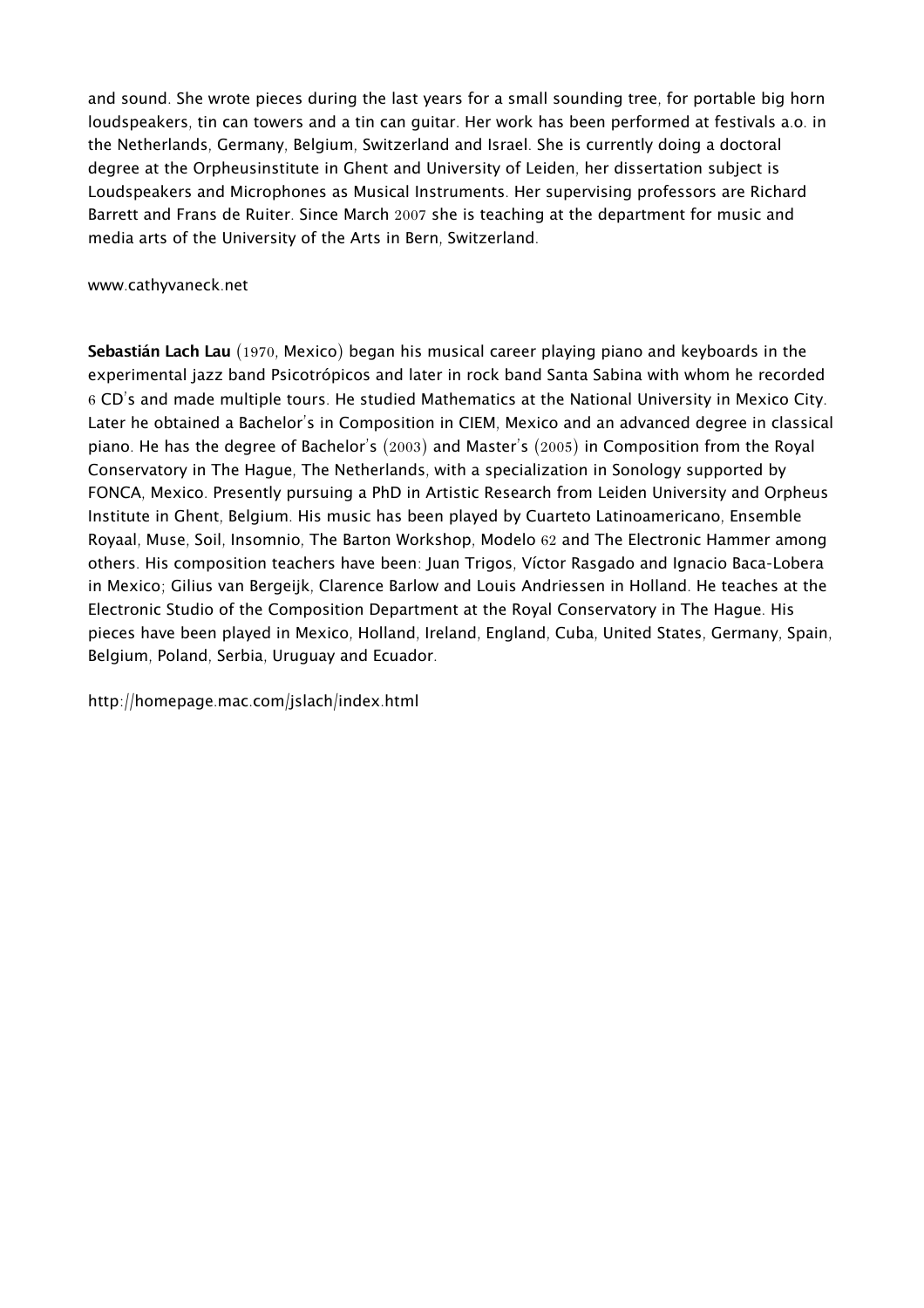## Pictures of the performances

**Wings** by Cathy van Eck: three performers manipulate the feedback by shifting foam-board panels around. A choreography of movements is designing the sound of the composition. A performance for three foam-board panels, three microphones, one loudspeaker, computer and three performers.

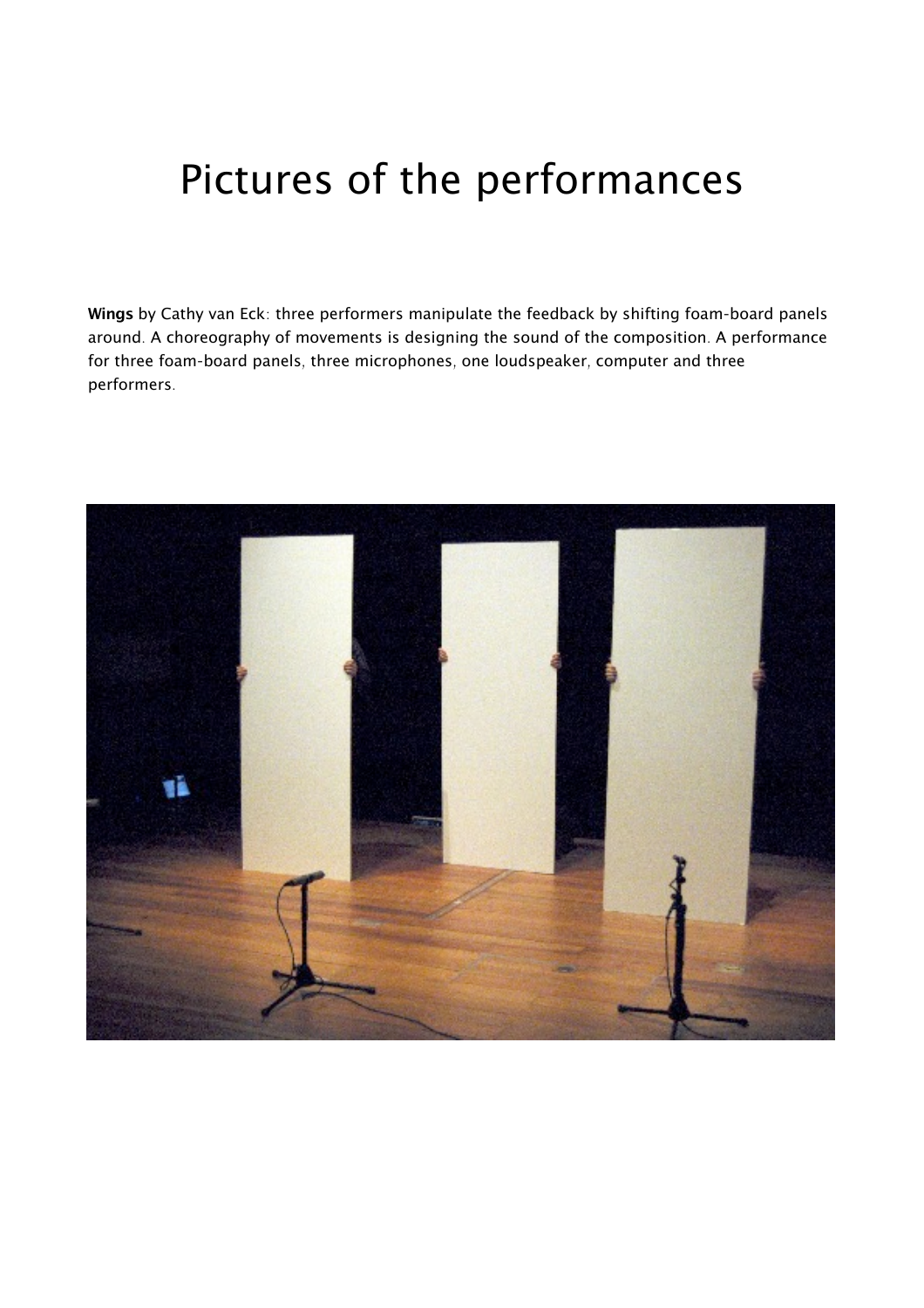

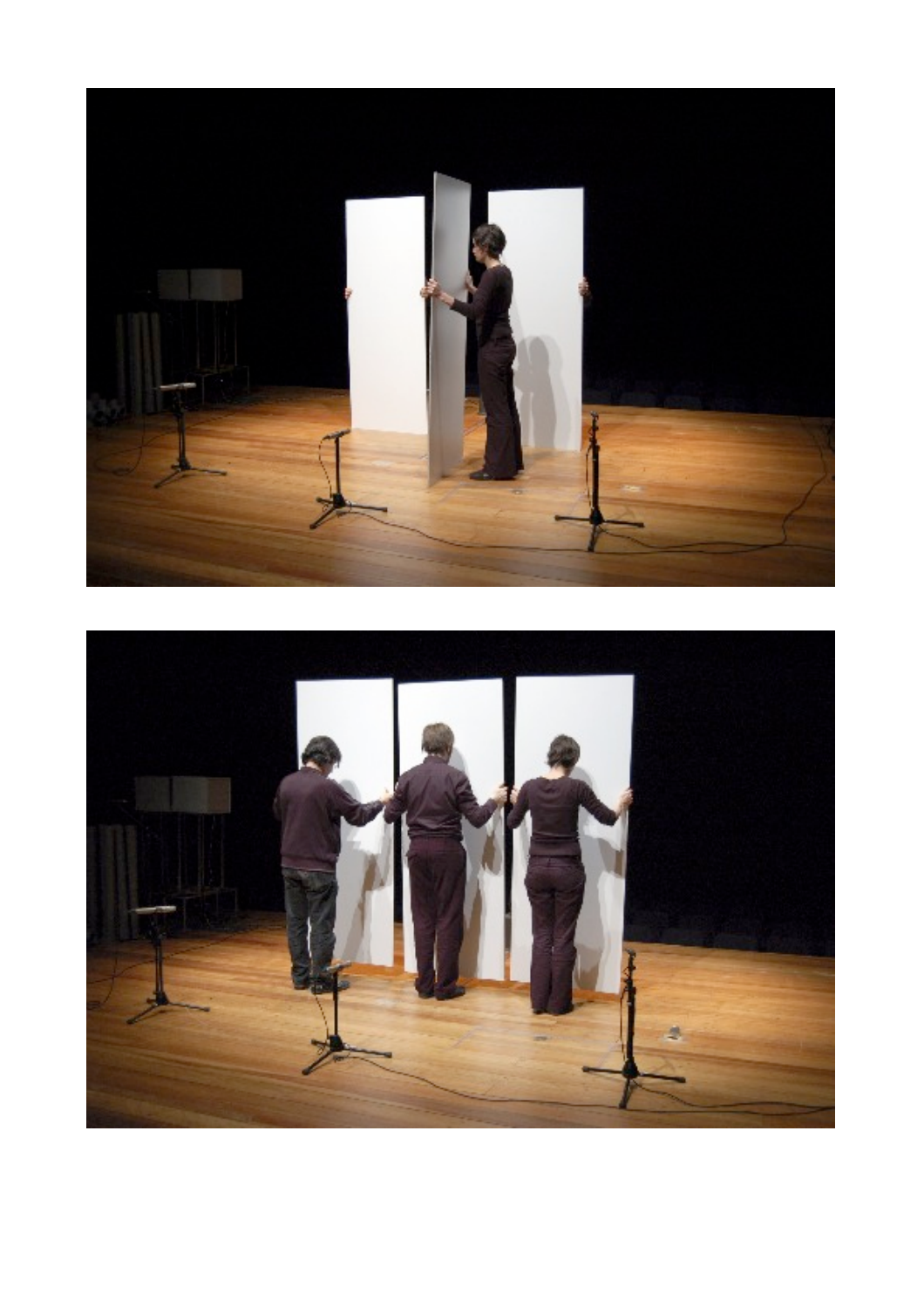**Strings** by Sebastián Lach Lau: the computer is used to make an environment where besides the feedback happening between a microphone in the guitar and the loudspeakers, there is also an improvisational feedback process happening between the guitar performer and the computer responses, which guides the development of the piece. A performance for guitar, two microphones, three loudspeakers, computer and two performers.

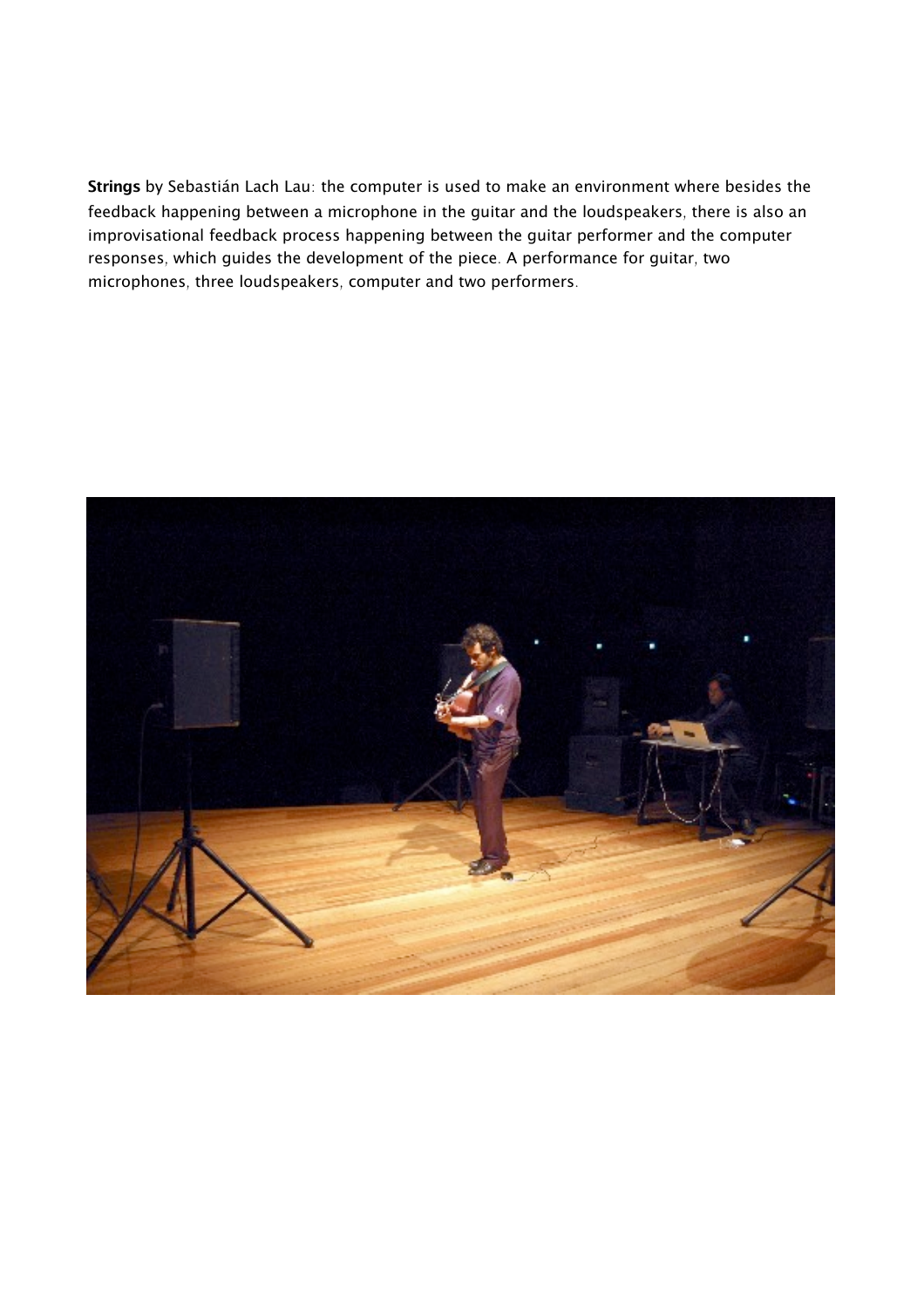**Tubes** by Paul Craenen: two performers work with PVC pipes to build a new instrument, to control and play the electronic sounds caused by manipulation of the feedback by the computer and the tubes. The role of the performers changes continuously between that of a musician, playing the tubes, and a technician, constructing the instrument. A performance for six tubes, six tubecorners, two microphones, two loudspeakers, computer and two performers.